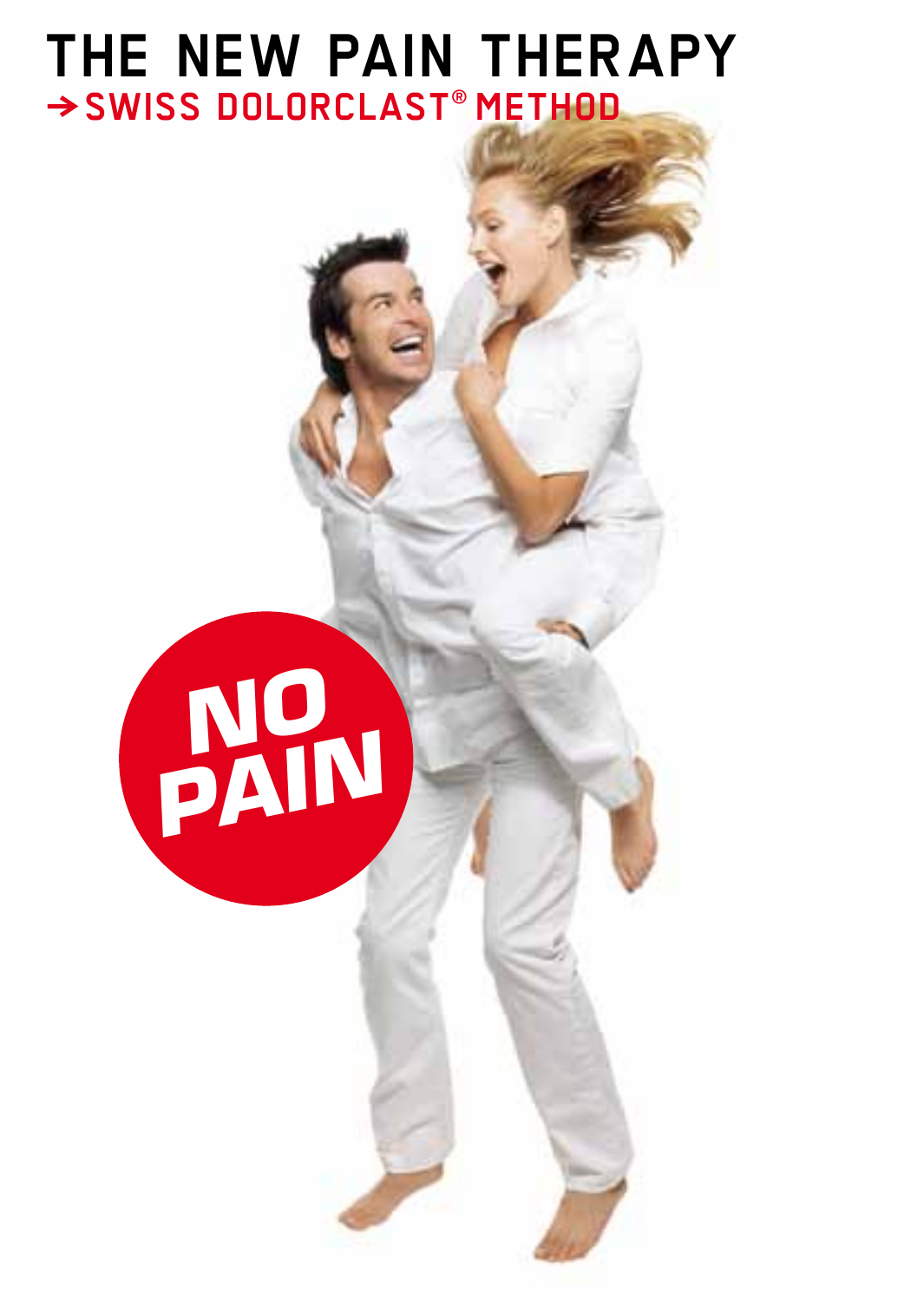# **IT'S A PAIN}**

**DISCOMFORT, ACHES AND PAINS: NOT TO BE ABLE TO ENJOY LIFE TO THE FULLEST IS A REAL PAIN - QUITE LITERALLY.**

**MILLIONS OF PEOPLE SUFFER FROM PAIN. IF YOU ARE ONE OF THEM, YOU KNOW WHAT IT MEANS. CHRONIC PAIN OFTEN BECOMES UNBEARABLE.**

> Tennis elbow, shoulder pain, painful heel or back pain: chronic pain drains you, it affects the performance of body and mind, takes away the joy of life, and lessens the quality of life.

> Chronic pain is often caused by inflammation, stiffening, calcification or strain on muscles or tendons.

> Now there is an outpatient therapy which fights the causes of chronic pain - without the need for injections, medication, or surgery.

> Extracorporeal Shock Wave Therapy (ESWT) in conjunction with the Swiss DolorClast® method is effective for all musculoskeletal problems - even if other therapies proved ineffective.

> Don't let your life be ruled by pain.

#### **"PAIN IS NO LONGER PAIN WHEN IT IS PAST."** (Margaret J.Preston)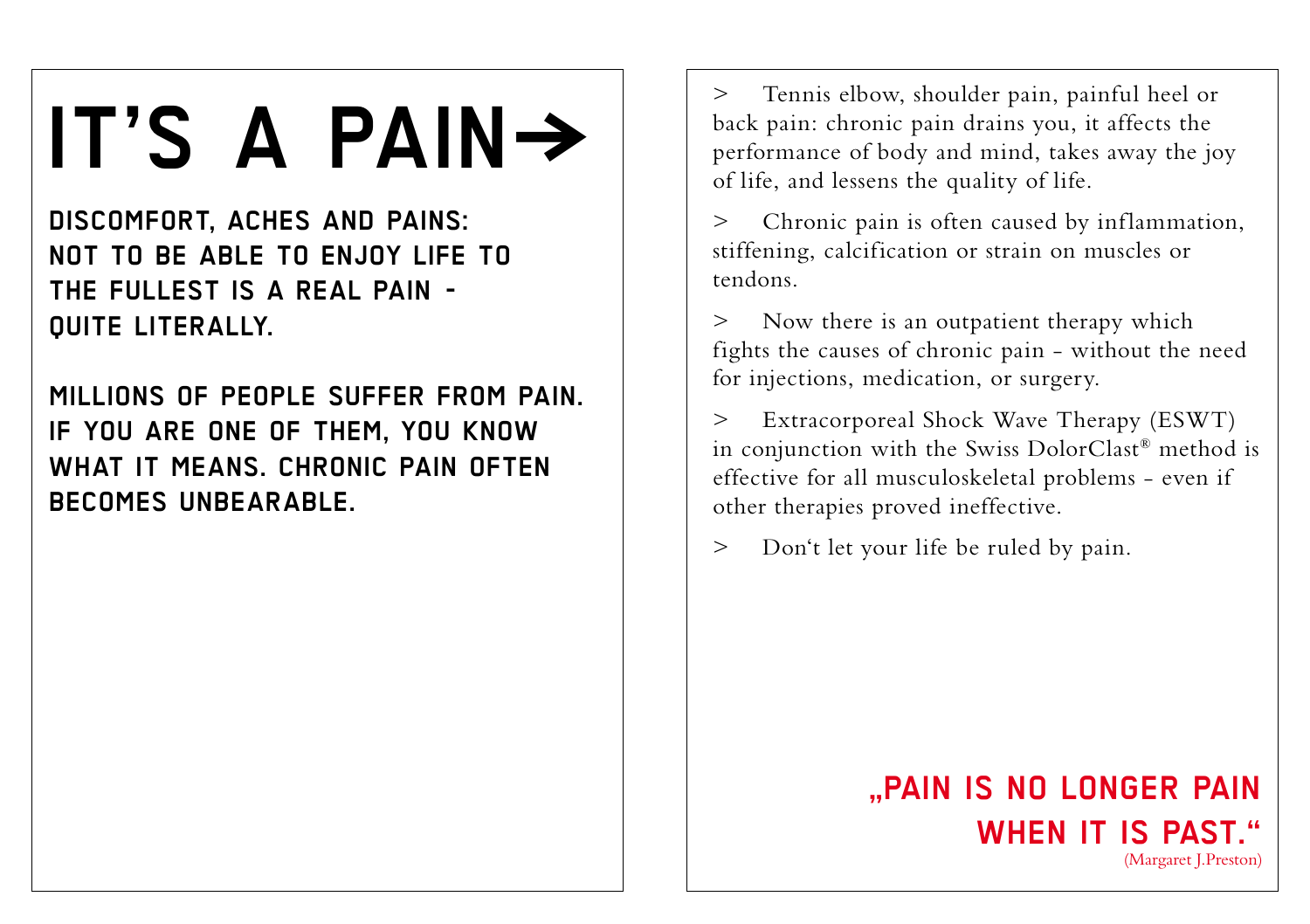

### **PLEASE HELP>**

**1 TENNIS ELBOW** Painful inflammation of the tendon attachment on the lateral elbow

**2 SHOULDER PAIN WITH OR WITHOUT CALCIFICATION** Painful limitation of shoulder movement

**3 GOLFER'S ELBOW** Painful inflammation of the tendon attachment on the medial elbow

> **4 BURSITIS TROCHANTERICA** Painful periostitis of the hip

**5 PATELLA TIP SYNDROME** Inflammation of the point of attachment of the patellar ligament

> **6 TIBIAL EDGE SYNDROME** Inflammation of the tibial edge due to excessive strain

> > **7 ACHILLODYNIA** Painful irritation of the Achilles tendon

**8 PAINFUL HEEL** Painful, mostly chronic inflammation of the heel

#### **INFLAMMATION OF THE TENDON ATTACHMENT**

Painful inflammation of tendon attachments due to overexertion or improper strain, or due to degenerative processes

**ACUPUNCTURE POINTS** Pain therapy through that treatment of acupuncture points

**PAINFUL TRIGGER POINTS** Acute and chronic pain in the back, shoulder, neck, etc. due to permanently shortened and thickened muscles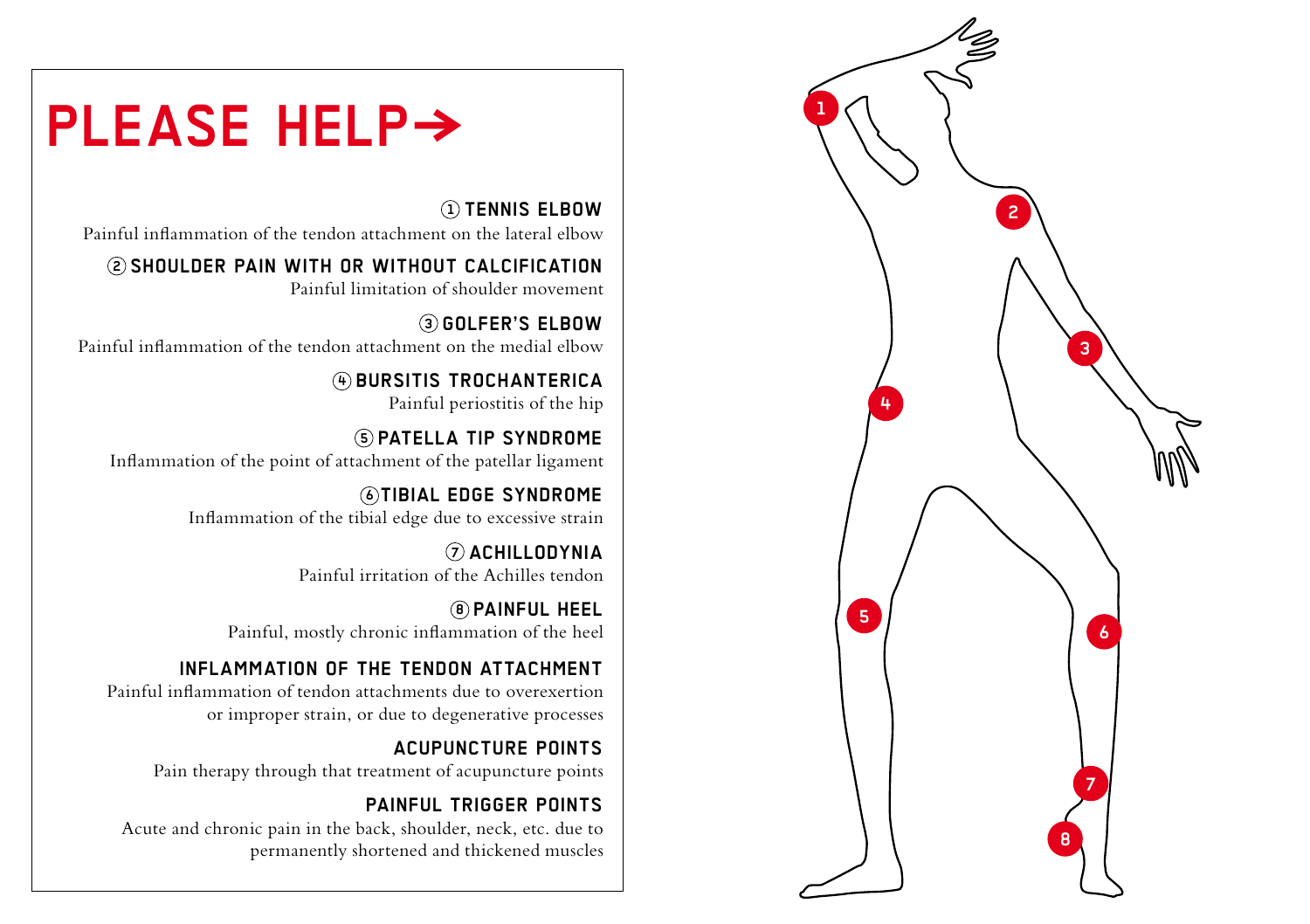# **HIGH TECH TO** THE RESCUE->

**EXTRACORPOREAL SHOCK WAVE THERAPY (ESWT) SWISS dOLORCLASt® METHOD - TOOAY'S ULTIMATE HEALING METHOD.**



> Extracorporeal Shock Wave Therapy (ESWT) using the Swiss DolorClast® method produces highenergy shock waves and delivers them to the tissue via the surface of the skin.

As a result, the therapy activates self-healing processes where pain occurs. To put it simply: better blood circulation and the formation of new blood vessels results in improved metabolism. This in turn activates cell generation and helps dissolve calcium deposits.

> The causes of chronic pain may be eliminated even in a short period of time.

#### **} NO SURGERY, THEREFORE NO RISK**

- **} NO MEDICATION, THEREFORE NO SIDE EFFECTS**
- **} NO HOSPITAL ADMISSION, NO COMPLICATIONS**

### **THE SWISS DOLORCLAST® METHOD FIGHTS CAUSE OF THE PAIN.**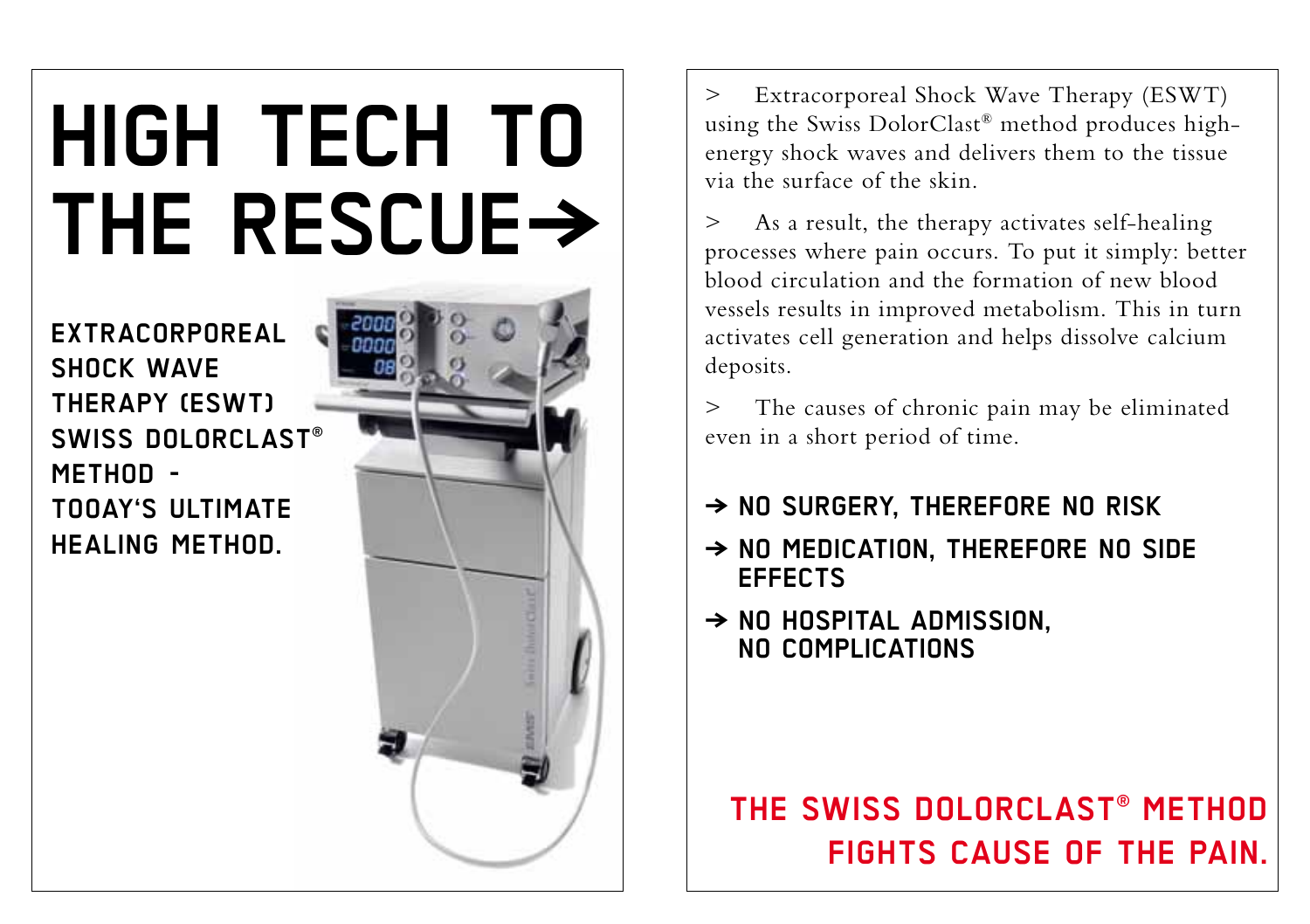## **FOR FAST RELIEF FROM PAIN}**

**MOST PATIENTS FINd CONSIDERABLE RELIEF FROM PAIN IN JUST EIGHT TO TEN dAYS FOLLOWING THE FIRST APPLICATION.**

**1** Patient feedback allows your doctor to locate the pain by palpation or ultrasound.

**2** Your doctor marks the area intended for Extracorporeal Shock Wave Therapy (ESWT), Swiss DolorClast® method.









3 A gel is applied to optimize applicator and treatment zone.

the contact between shock wave shock waves to the pain area for 4 The handpiece delivers just a few minutes depending on the application.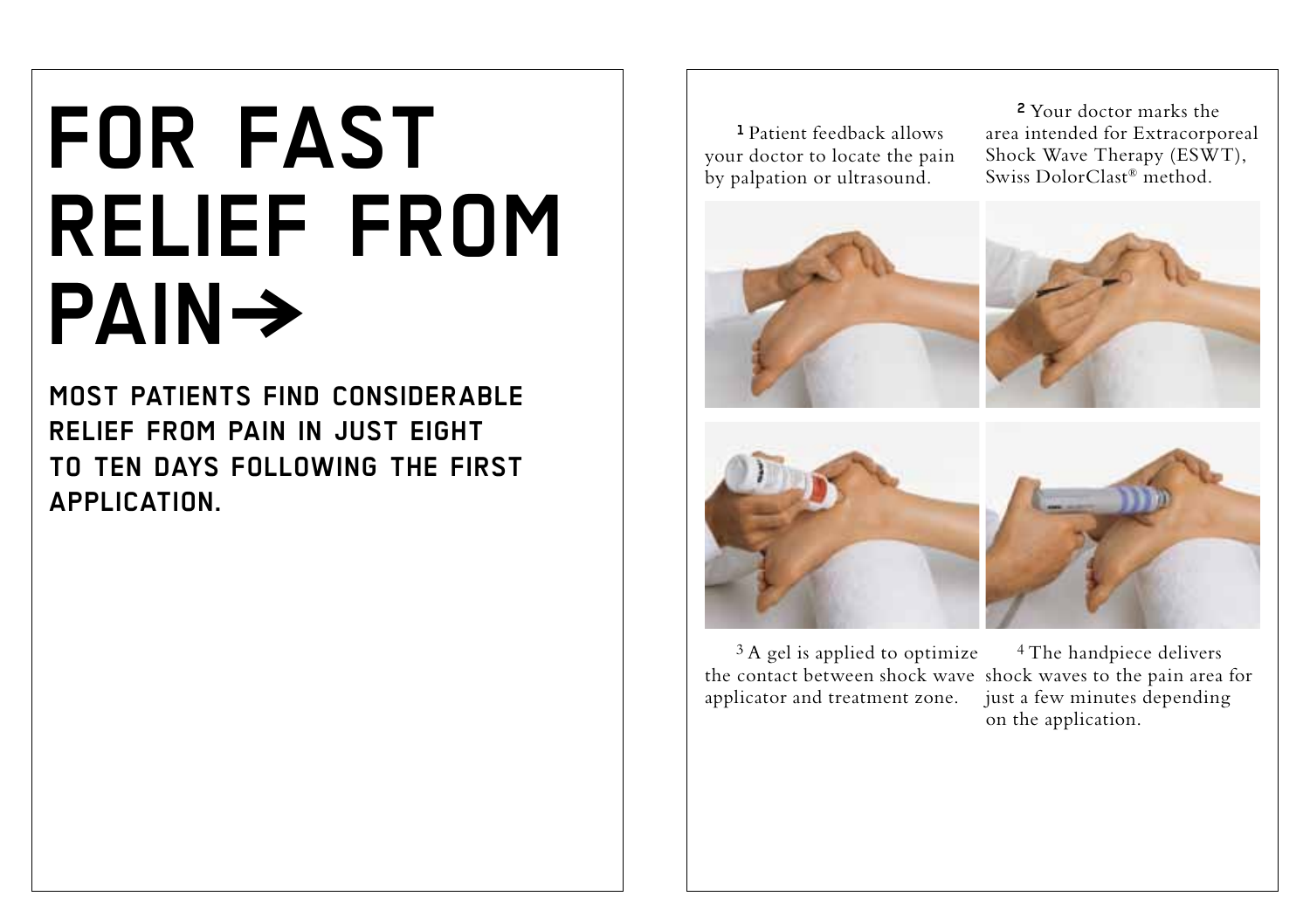### **}SIMPLE AND EFFECTIVE**

> As a rule, just one to three sessions at short intervals are sufficient for Extracorporeal Shock Wave Therapy (ESWT) to be effective in conjunction with the Swiss DolorClast® method.

- > Each session lasts no more than a few minutes.
- > Following the treatment, self-healing continues.

### **MANY APPLICATIONS, ONE METHOD**

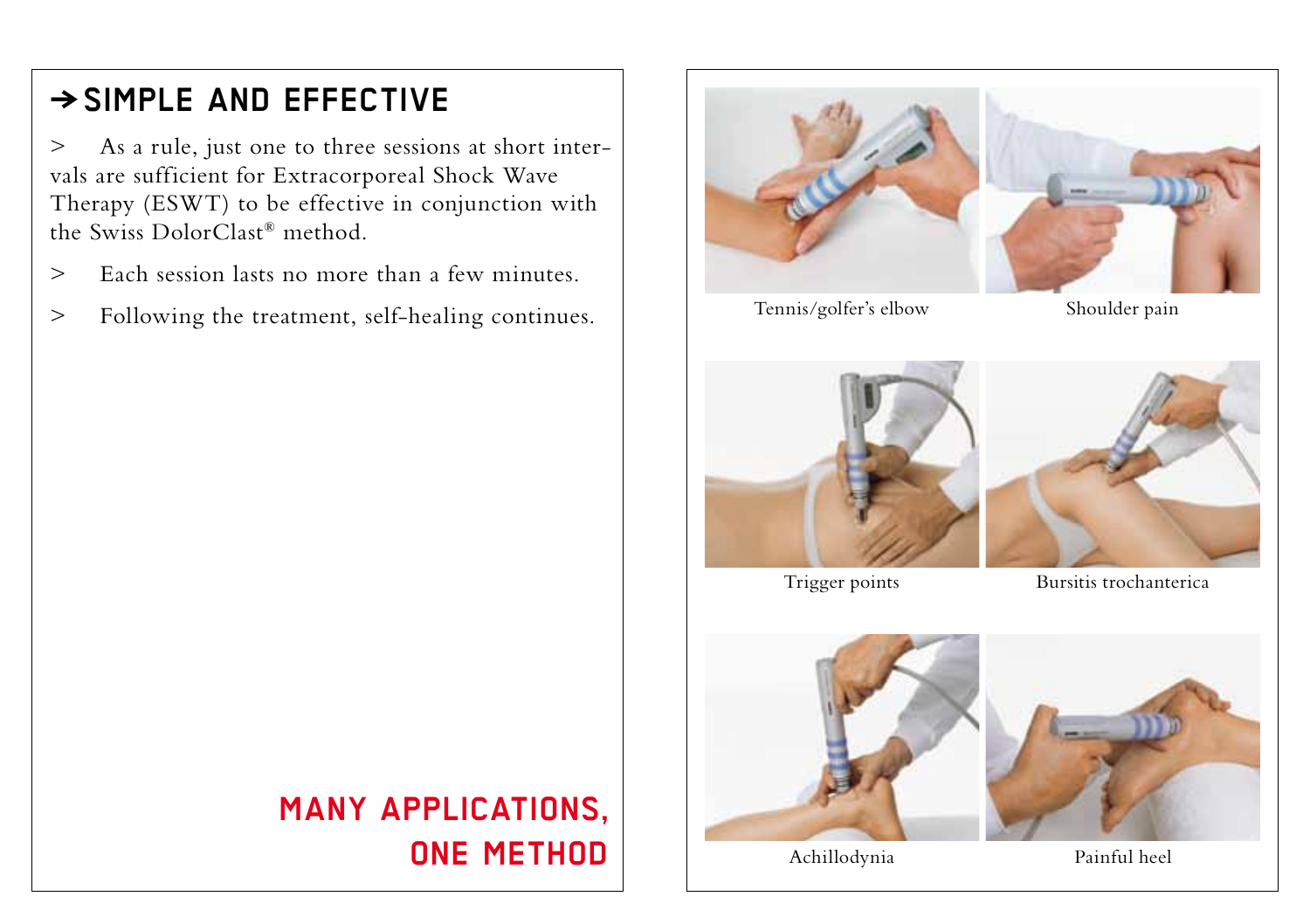## **WHAT ABOUT TRIGGER POINTS? →**

YOUR NECK OR SHOULDERS ACHE **YOU HAVE KNEE PROBLEMS. YOU SUFFER FROM HEADACHES OR MIGRAINES.**

**YOU FEEL DIZZY.**

**} TRIGGER POINTS MIGHT JUST BE THE CAUSE.**



> Also called myogeloses, trigger points refer to fibrous areas in the muscle that are permanently shortened or thickened.

> What causes trigger points most often are poor body posture or improper strain.

> Overexertion or improper strain may adversely affect muscles as well as cartilage, bones and tendons. Painful trigger points are the result.

> Trigger points may cause pain in places far away from the root of the problem.

> Today's Swiss DolorClast® method is particularly gentle and effective for the treatment of trigger points without the risk of nerve injury due to injection or similar procedures.

### **SWISS DOLORCLAST® – TODAY'S METHOD**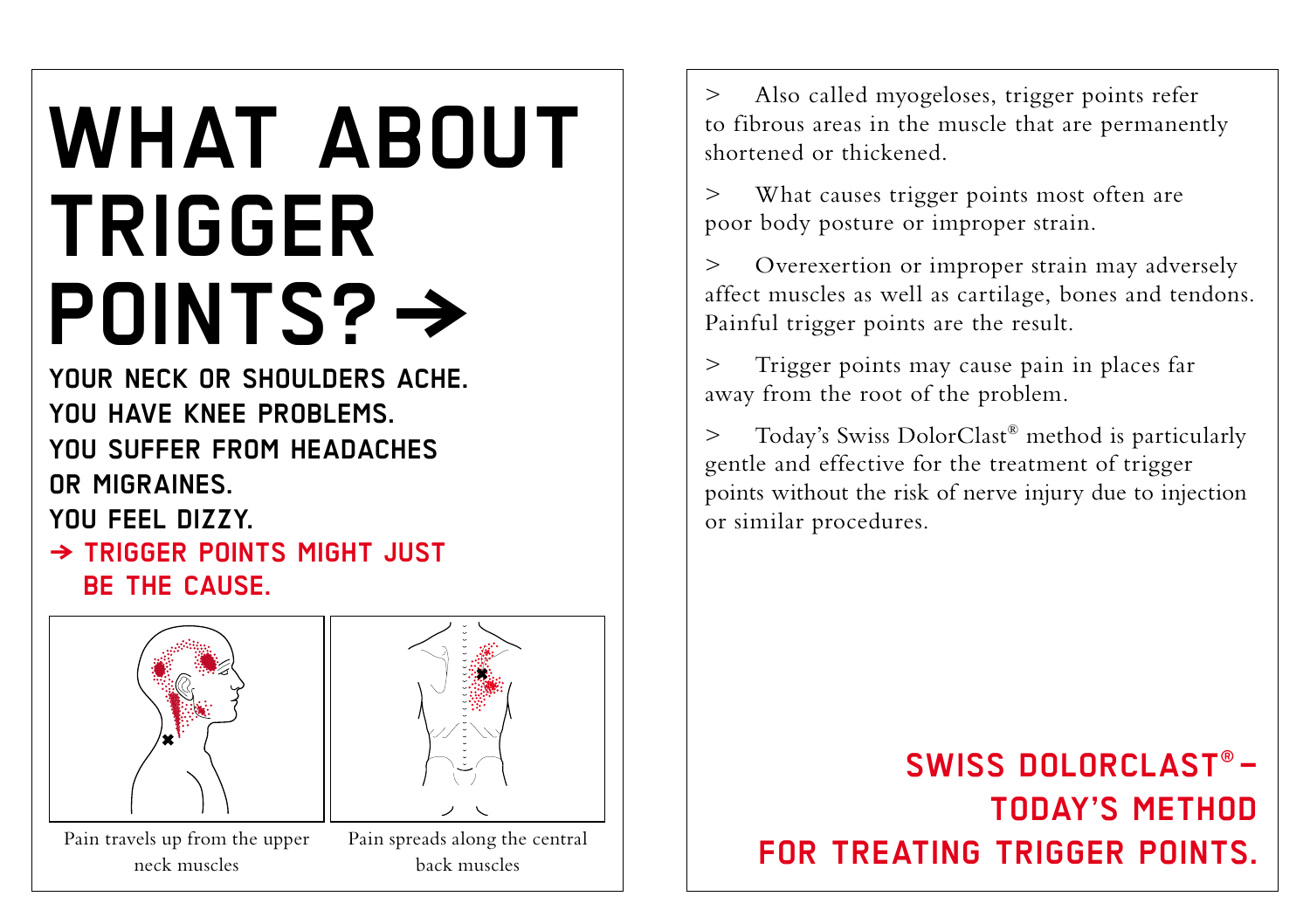## **FINALLY}**

**THE SOOTHING EFFECT OF EXTRACORPOREAL sHOCK WAVE THERAPY (ESwt) IN CONJUNCTION WITH THE SWISS DOLORCLAST® METHOD BECOMES NOTICEABLE IN JUST A FEW DAYS.**

> ESWT is used successfully in professional sports and in orthopaedic practice. Its effectiveness has been demonstrated in a multitude of clinical studies.

**PERHAPS YOU TOO WILL BEGIN TO ENJOY A QUALITY OF LIFE YOU THOUGHT YOU WOULD NEVER HAVE AGAIN – LIFE WITHOUT PAIN!**